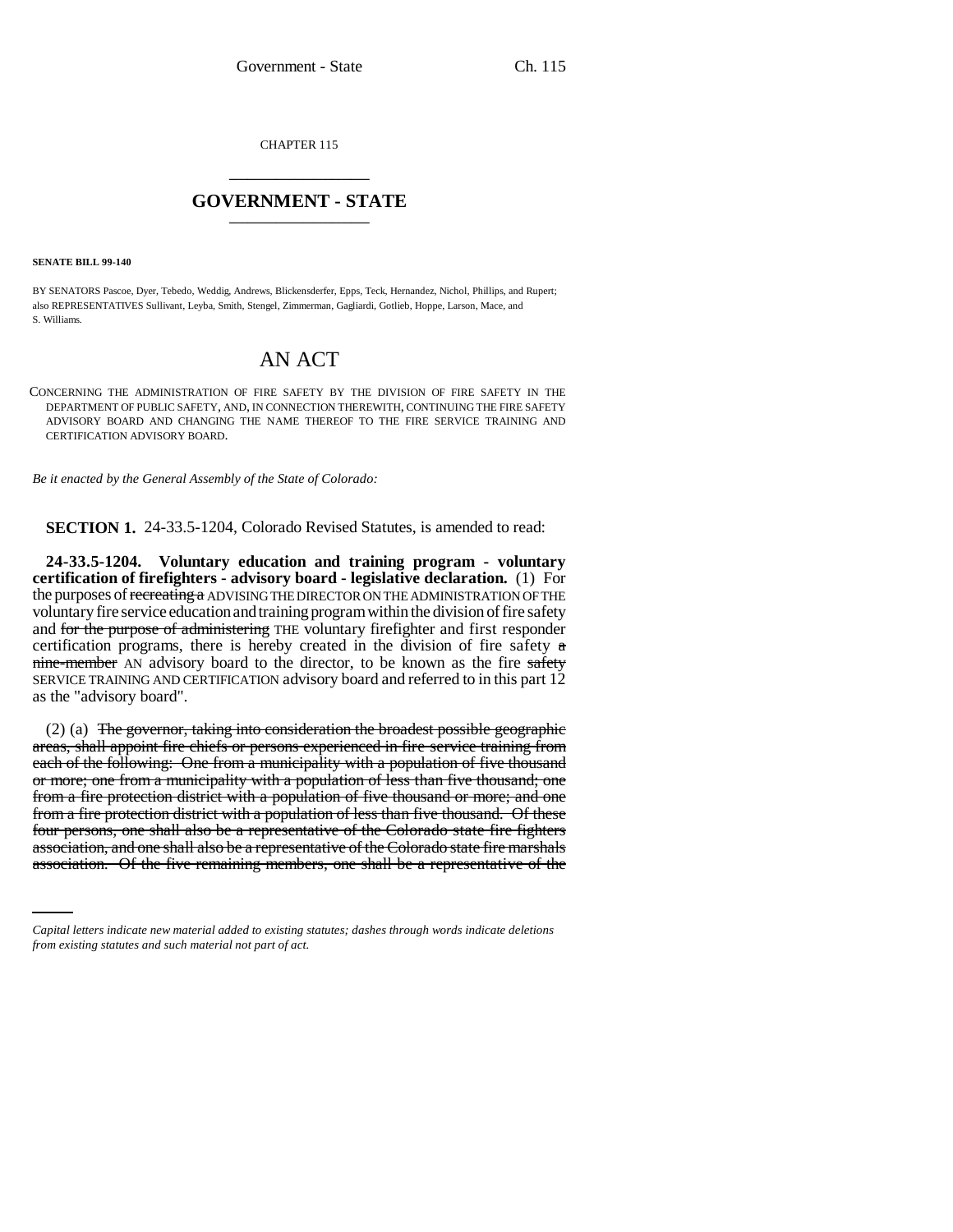## Ch. 115 Government - State

certified first responders in the state; one shall be a representative of the Colorado state fire chiefs association; one shall be a representative of the Colorado fire training officers association; one shall be a representative of the Colorado professional fire fighters association; and one shall be a representative of the property and casualty insurance industry. THE ADVISORY BOARD SHALL CONSIST OF NINE MEMBERS, SEVEN OF WHOM SHALL BE APPOINTED BY THE GOVERNOR. FOUR OF THE SEVEN MEMBERS APPOINTED BY THE GOVERNOR SHALL REPRESENT EACH OF THE FOLLOWING ORGANIZATIONS:

(I) COLORADO STATE FIRE FIGHTERS ASSOCIATION;

(II) COLORADO STATE FIRE CHIEFS ASSOCIATION;

(III) COLORADO FIRE TRAINING OFFICERS ASSOCIATION; AND

(IV) COLORADO PROFESSIONAL FIRE FIGHTERS ASSOCIATION.

(b) OF THE REMAINING FIVE MEMBERS OF THE ADVISORY BOARD, THE FOLLOWING THREE MEMBERS SHALL BE APPOINTED BY THE GOVERNOR:

(I) A FIRE CHIEF OR TRAINING OFFICER FROM A VOLUNTEER FIRE DEPARTMENT PARTICIPATING IN THE CERTIFICATION PROGRAM;

(II) A FIRE CHIEF OR TRAINING OFFICER FROM A CAREER FIRE DEPARTMENT PARTICIPATING IN THE CERTIFICATION PROGRAM; AND

(III) A REPRESENTATIVE OF THE PROPERTY AND CASUALTY INSURANCE INDUSTRY.

(c) THE REMAINING TWO NONVOTING MEMBERS SHALL BE THE PRESIDENT OF THE COLORADO COMMUNITY COLLEGE AND OCCUPATIONAL EDUCATION SYSTEM AND THE DIRECTOR OF THE EMERGENCY MEDICAL SERVICES AND PREVENTION DIVISION WITHIN THE DEPARTMENT OF PUBLIC HEALTH AND ENVIRONMENT, OR THEIR RESPECTIVE DESIGNEES.

(d) THE ADVISORY BOARD MEMBERS APPOINTED BY THE GOVERNOR SHALL BE GEOGRAPHICALLY APPORTIONED AND AT LEAST TWO MEMBERS OF SUCH BOARD SHALL BE FROM A COMMUNITY OR COMMUNITIES WITH A RESIDENT POPULATION OF FIFTEEN THOUSAND PERSONS OR LESS.

(e) The governor shall appoint all THE SEVEN members DESCRIBED IN PARAGRAPHS (a) AND  $(b)$  OF THIS SUBSECTION (2) for terms of four years each. If any appointee vacates his or her office during the term for which appointed to the advisory board, the vacancy shall be filled by appointment by the governor for the unexpired term. The advisory board shall annually elect from its members a chairperson and a secretary.

(3) THE ADVISORY BOARD SHALL MEET AS DETERMINED NECESSARY BY THE CHAIRPERSON OR THE DIRECTOR. The members of the advisory board shall receive no compensation but shall be reimbursed for all actual and necessary TRAVEL AND OTHER expenses ACTUALLY incurred in the performance of their official duties. The expenses shall be paid from the firefighter and first responder certification fund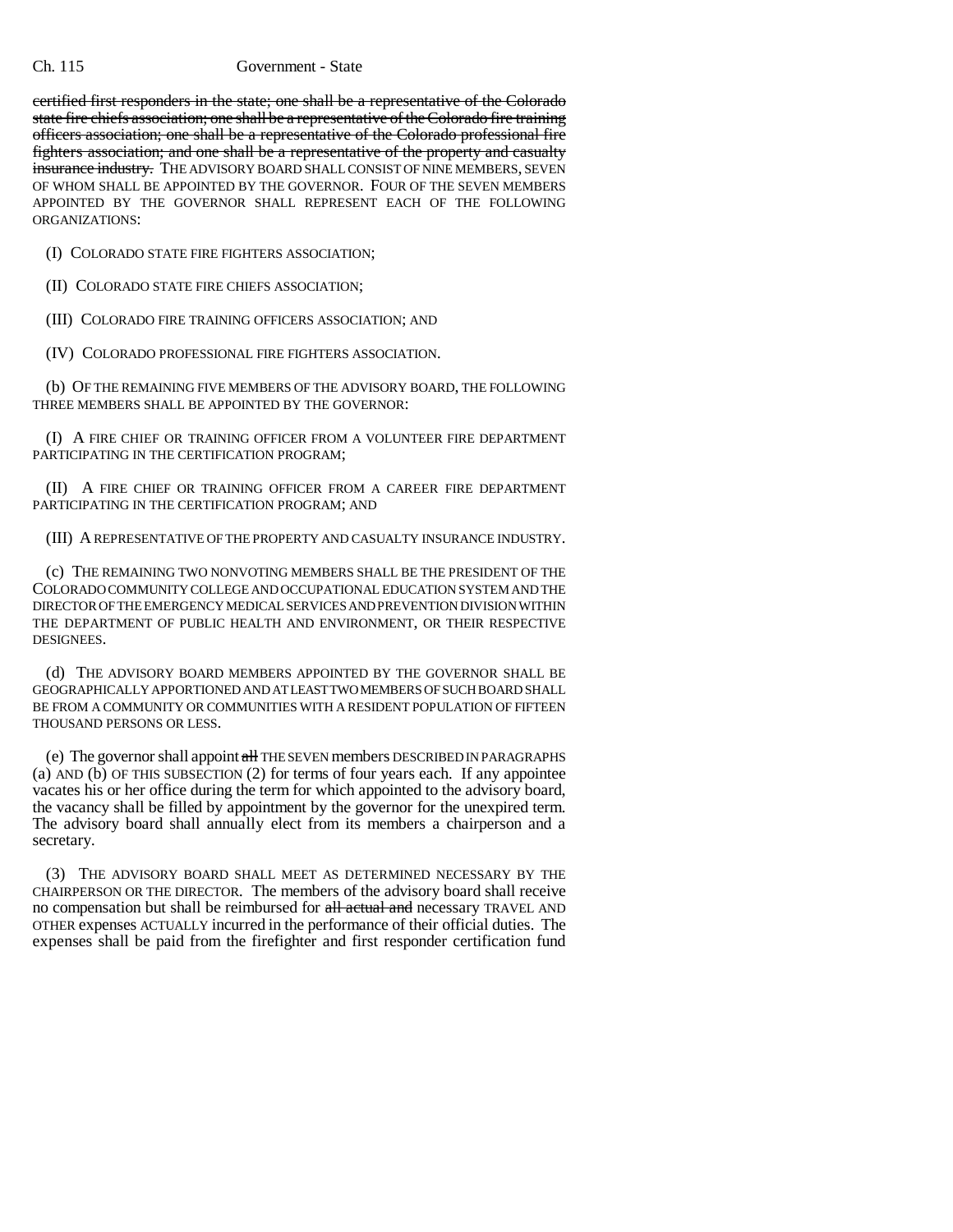created in section 24-33.5-1207.

**SECTION 2.** 24-33.5-1205, Colorado Revised Statutes, is amended to read:

**24-33.5-1205. Duties of the director and the advisory board.** (1) The advisory board DIRECTOR has the following duties relating to the VOLUNTARY firefighter AND FIRST RESPONDER certification program PROGRAMS AND THE FIRE SERVICE EDUCATION AND TRAINING PROGRAM:

(a) To reestablish ESTABLISH a fire service education and training program, setting forth minimum standards for training and instructors;

(b) To ensure that the quality and uniformity of the program is adequate to provide minimum training standards and to meet the requirements for volunteer firefighters in section 31-30-1122, C.R.S. TO PROMULGATE RULES ESTABLISHING STANDARDS FOR THE FIREFIGHTER AND FIRST RESPONDER CERTIFICATION PROGRAMS AND FOR DETERMINING WHETHER A FIREFIGHTER OR AN APPLICANT FOR FIRST RESPONDER CERTIFICATION MEETS THE ESTABLISHED STANDARDS;

(c) To establish procedures for determining whether a firefighter meets the standards which have been set, which may include an apprenticeship program as approved by the advisory board for departments with paid personnel;

(d) To certify firefighters AND APPLICANTS FOR FIRST RESPONDER CERTIFICATION or withhold or revoke certification in the manner provided for by rules and regulations adopted by the advisory board pursuant to the provisions of article 4 of this title;

(e) To issue a certificate to any firefighter who presents evidence that the minimum FIREFIGHTER CERTIFICATION standards established by the advisory board have been met AND TO ISSUE A CERTIFICATE TO ANY APPLICANT WHO PRESENTS EVIDENCE THAT THE MINIMUM STANDARDS OF THE FIRST RESPONDER CERTIFICATION PROGRAM HAVE BEEN MET;

(f) To provide each Colorado fire department with firefighter certification lesson plans, upon request, to ensure the quality and uniformity of such programs;

(g) To establish fees for the ACTUAL direct and indirect costs of the administration of the firefighter AND FIRST RESPONDER certification program PROGRAMS, which fees shall be assessed against any person participating in the firefighter certification program pursuant to the provisions of this section and SUCH PROGRAMS. All fees collected shall be credited to the firefighter and first responder certification fund created in section 24-33.5-1207.

(h) TO ESTABLISH FEES FOR THE ACTUAL DIRECT AND INDIRECT COSTS OF THE ADMINISTRATION OF THE FIRE SERVICE EDUCATION AND TRAINING PROGRAM, WHICH FEES SHALL BE ASSESSED AGAINST ANY PERSON PARTICIPATING IN SUCH PROGRAM. ALL FEES COLLECTED SHALL BE CREDITED TO THE FIRE SERVICE EDUCATION AND TRAINING FUND CREATED IN SECTION 24-33.5-1207.5.

(2) The advisory board has the following duties relating to the VOLUNTARY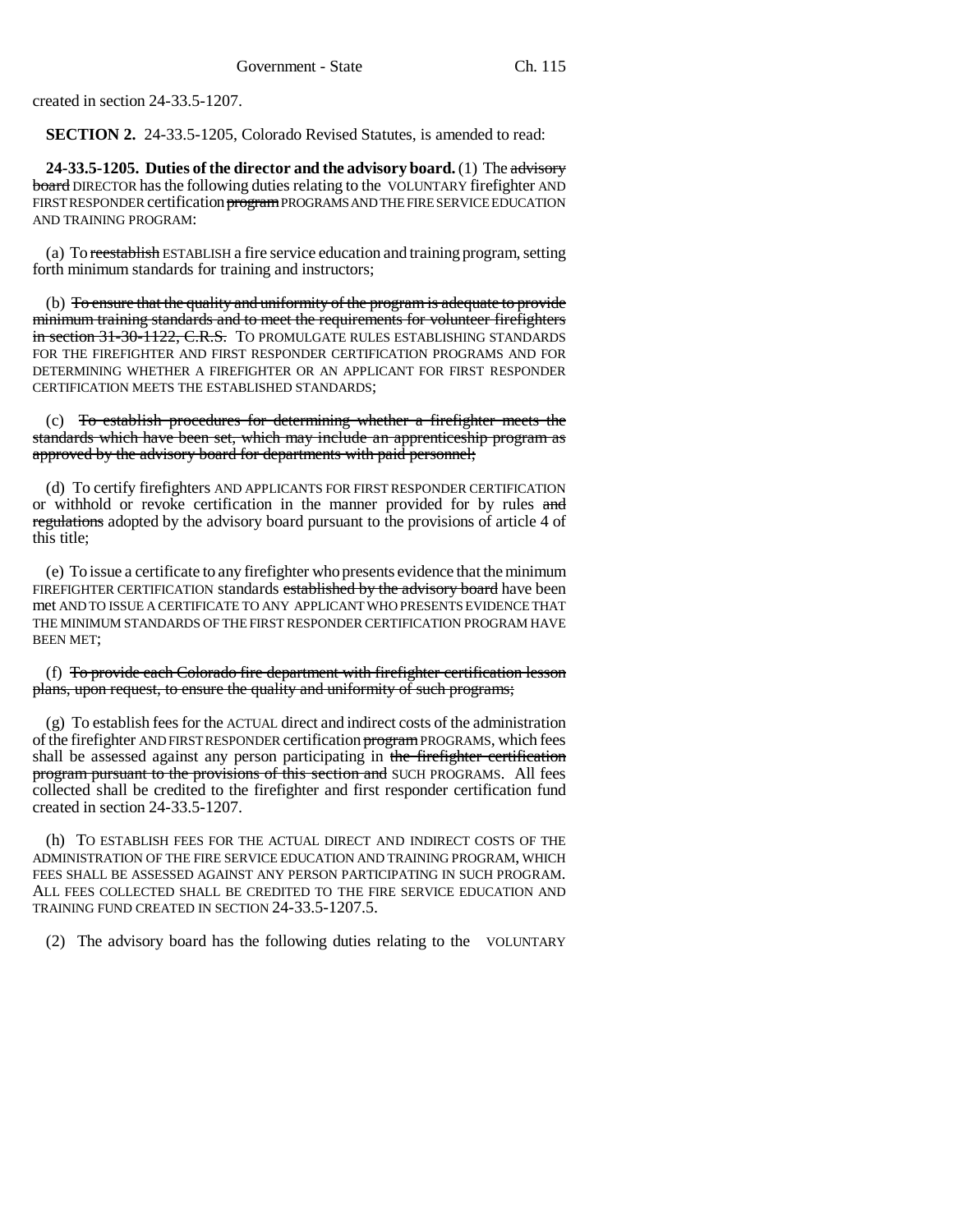FIREFIGHTER AND first responder program CERTIFICATION PROGRAMS AND THE FIRE SERVICE EDUCATION AND TRAINING PROGRAM:

(a) To reestablish procedures for determining whether an applicant meets the standards of the first responder program TO ADVISE THE DIRECTOR ON THE PROMULGATION OF RULES ENACTING STANDARDS FOR THE CERTIFICATION OF FIREFIGHTERS AND PROCEDURES FOR DETERMINING WHETHER A FIREFIGHTER MEETS THE ESTABLISHED STANDARDS'

(b) To certify applicants or withhold or revoke certification in the first responder program in the manner provided by rules and regulations adopted by the advisory board pursuant to the provisions of article 4 of this title TO ADVISE THE DIRECTOR ON THE PROMULGATION OF RULES ENACTING STANDARDS FOR THE CERTIFICATION OF FIRST RESPONDERS AND PROCEDURES FOR DETERMINING WHETHER AN APPLICANT MEETS SUCH STANDARDS;

(c) To issue a certificate in the first responder program to any applicant who presents evidence that the minimum standards of the first responder program have been met TO ADVISE THE DIRECTOR ON THE PROMULGATION OF RULES ENACTING STANDARDS FOR FIRE SERVICE EDUCATION AND TRAINING FOR VOLUNTEER FIREFIGHTERS, THE QUALIFICATION OF INSTRUCTORS, AND PROCEDURES TO ENSURE THAT THE QUALITY OF THE PROGRAM IS ADEQUATE TO MEET THE MINIMUM TRAINING REQUIREMENTS FOR VOLUNTEER FIREFIGHTERS AS SET FORTH IN SECTION 31-30-1122, C.R.S.;

(d) To establish fees for the direct and indirect costs of the administration of the first responder certification program, which fees shall be assessed against any person participating in the first responder certification program pursuant to the provisions of this section, and all fees collected shall be credited to the firefighter and first responder certification fund created in section 24-33.5-1207 To ADVISE THE DIRECTOR ON THE ESTABLISHMENT OF FEES FOR THE ACTUAL DIRECT AND INDIRECT COSTS OF THE ADMINISTRATION OF THE FIREFIGHTER AND FIRST RESPONDER CERTIFICATION PROGRAMS;

(e) TO ADVISE THE DIRECTOR ON THE ESTABLISHMENT OF FEES FOR THE ACTUAL DIRECT AND INDIRECT COSTS OF THE ADMINISTRATION OF THE FIRE SERVICE EDUCATION AND TRAINING PROGRAM.

(3) The advisory board has the following duties relating to the fire service education and training program:

(a) To maintain a current list of Colorado's fire service education and training programs;

(b) To compile an annual catalog of all scheduled fire service education and training classes, programs, conferences, seminars, and any other related programs available in the state from information received from local fire departments, training academies, community colleges, and nonprofit training groups and to provide this catalog to all fire departments on the division's mailing list;

(c) To establish fees for the direct and indirect costs of the administration of the